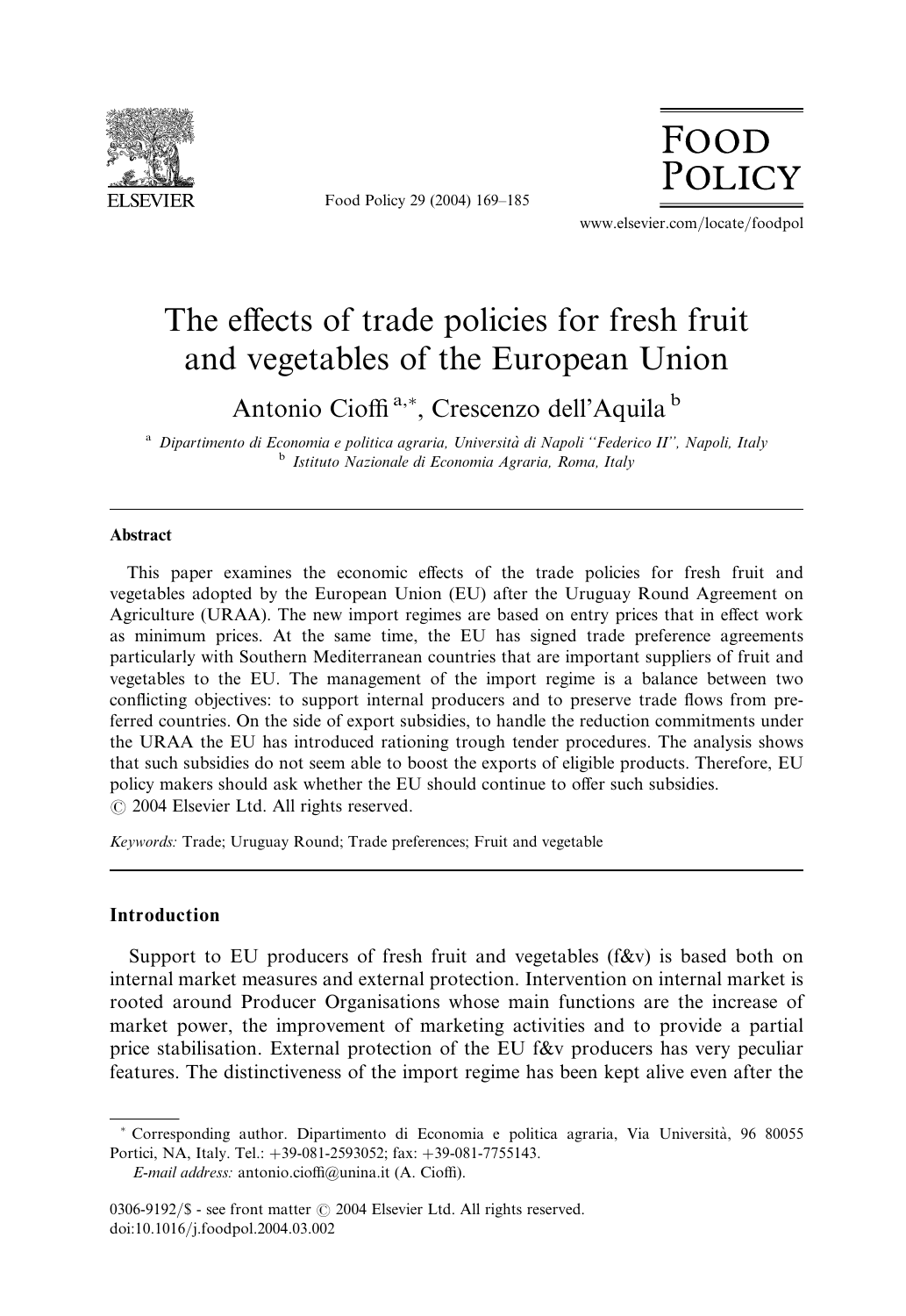Uruguay Round Agreement on Agriculture (URAA). Currently, f&v are the only products whose external protection is provided by an entry price system. The functioning of the new import regime has been thoroughly analysed by [Swinbank and](#page-16-0) [Ritson \(1995\)](#page-16-0) who compared it to the previous reference price system, while [Martin](#page-16-0) [and De Gorter \(1999\)](#page-16-0) analysed its distributive effects. Although the entry price system provides a distinctive external protection device to EU f&v producers, preferential trade agreements with some Mediterranean basin countries have favoured imports of f&v originating from these countries. [Grethe and Tangermann \(1998\)](#page-16-0) analysed the import regime and its relationships with preferential trade agreements.

Some f&v exported out of the EU are eligible for export subsidies. Such subsidies, since the URAA, have been cut severely. In 1995, the EU introduced a new regulation to fix the quantities of exports and the unitary amount of subsidies, in order to fulfill the URAA undertaking to reduce such subsidies.

The main aim of this paper is to analyse the effects of the existing system of external protection and export subsidies both on the trade of f&v and in terms of support to EU fresh f&v producers. The paper is organised as follows. External protection will be examined in the following section, also discussing the functioning of preferential trade agreements for imports of f&v. The discussion will be based on the analysis of data related to the application of the entry price system. The subsequent section will be devoted to the analysis of the export subsidies regime that the EU introduced in 1995.

## The EU import regime for fresh fruit and vegetables

Before the URAA, external protection to EU producers of all f&v was obtained by means of tariffs. Imports of the main products were also subject to reference prices. This system worked in such a way that when the import price of products originating from non-EU countries fell below the reference prices they were also subject to the payment of a countervailing charge. The extra duty was only charged on imports from that country. The import regime rather penalised exporters to EU markets because when countervailing charges began to be applied on a product the system worked in such a way that after they increased continuously so as to eliminate the flow of imports from a country ([Swinbank and Ritson, 1995\)](#page-16-0). Therefore, reference prices worked as minimum import prices.

The URAA eliminated all non-tariff barriers (NTBs) such as reference prices. However, in the case of f&v already covered by reference prices, the EU replaced the old system with entry prices. In the new regime, if the import price of a product is above the entry price it only pays the tariff. When the import price is lower than the entry price by a percentage no greater than 8%, the import incurs an extra duty whose amount is equal to the difference between the entry price and the import price. If the percentage exceeds  $8\%$  the extra duty is the maximum tariff equivalent (MTE).<sup>1</sup> Tariffs, entry prices and MTEs change during the year according the seasonality of

<sup>&</sup>lt;sup>1</sup> The reasons why this form of NTB was introduced after the URAA are discussed by [Swinbank and](#page-16-0) [Ritson \(1995\) and Grethe and Tangermann \(1998\)](#page-16-0).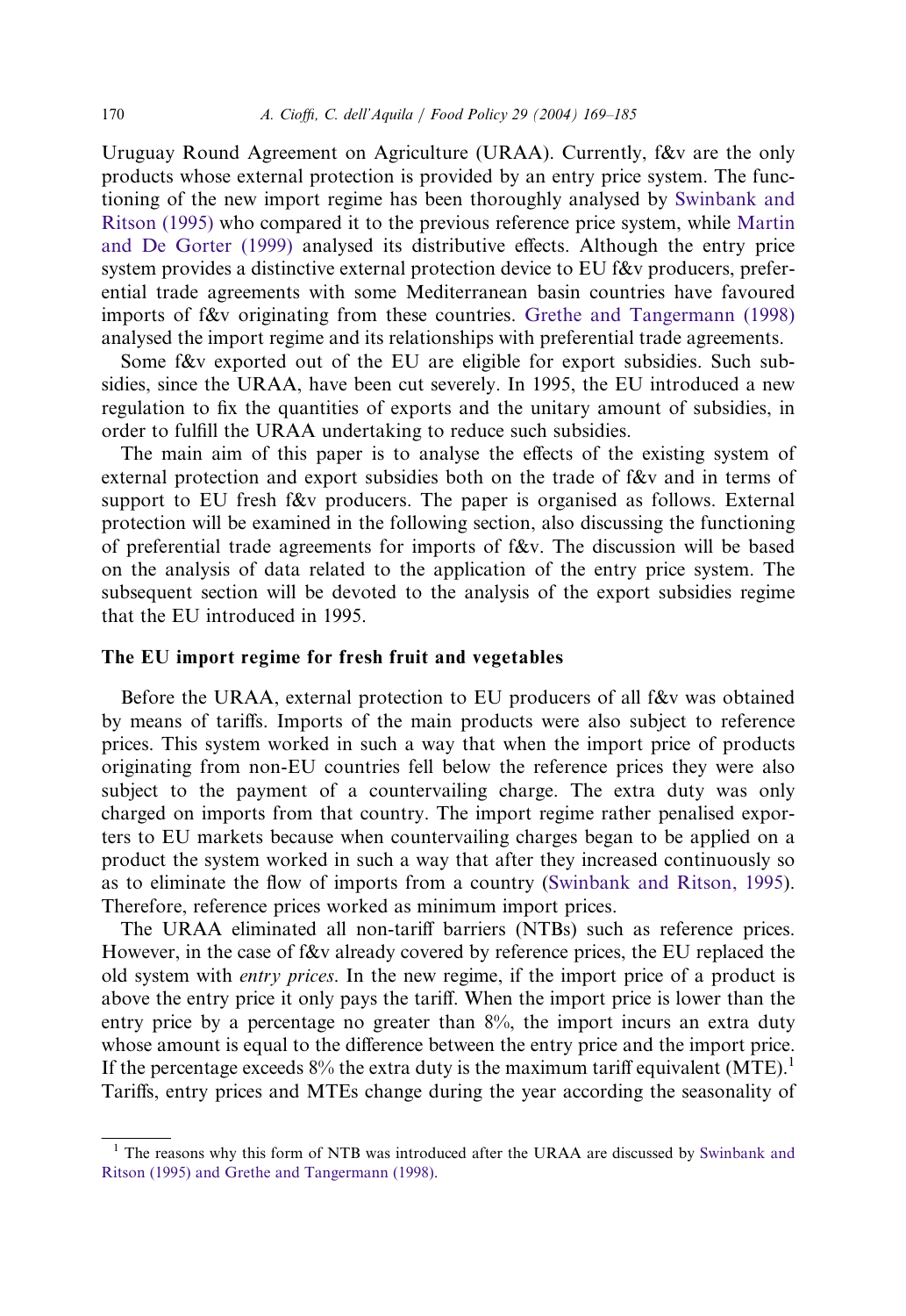EU production. For many f&v products the entry prices operate only for a limited period when internal supply is marketed. The amount of MTEs is so high that it can be seen as a prohibitive tariff.

One of the main changes introduced in the EU f&v import regime after the URAA is that the entry price system works on a consignment basis. In this way, at least in principle, it is possible to avoid the penalisation of high quality imports from a country as occurred under the old reference price regime where all imports from the country were penalised if countervailing charges were introduced. In order to allow the functioning of the new system on a consignment basis, the EC Commission calculates on a daily basis a standard import value (SIV) for every f&v product subject to entry price according to its origin.

Standard import values play a central role in the functioning of the new import regime of f&v, because they represent the import price of a product on which the custom duties that the importer will pay are set. For each product, the entry price is compared to the SIV which applied at the time the declaration of product release for free circulation is made and, simply put, operators are given the choice of three different systems of charge.<sup>2</sup> With the first and second (the ''invoice'' and the ''deductive'' systems, respectively), procedures of entry price–SIV comparison are defined that set the duty to be paid as a security. Operators can ask for a partial or total rebate of the sum by proving, through invoices or other customs documentation, that the actual sale price of their consignment is such that a lower duty was to be paid. The third system is simply based on the entry price–SIV comparison for all the imports coming from a given country, with no investigation of the single consignment's price, as there was in the old ''reference price'' system.

Standard import values are a weighted sum of average representative prices collected on the import markets within the EU, the weights being given by the quantities traded on each market. Representative prices are collected by Member States with reference to the importer–wholesaler or wholesaler–retailer stage; in the latter case they are reduced by 9%. Representative prices are reduced by a percentage varying from 8% to 15% according to the different markets on which they are surveyed, in order to take account of distributive margins. The Commission reduces representative prices by a fixed amount of  $\epsilon$  5/100 kg and of import duties. SIVs are published daily in the Official Journal of the European Communities.

#### Preferential trading arrangements within the EU import regime

A major part of the actual working of the EU's f&v protection system relates to trade agreements signed with many countries.<sup>3</sup> The EU has long managed the f&v

<sup>2</sup> Technicality on this point is available in the [European Commission \(1999\).](#page-15-0)

<sup>&</sup>lt;sup>3</sup> Concessions for f&v imports are granted to south-eastern Mediterranean countries, which are most relevant for EU producers due to both overlapping production calendars and weight of import flows. Some preferential conditions are also granted to African, Caribbean, and Pacific countries (Cotonou Agreements), other developing countries involved in the GSP, as well as some CEECs and fr/Yugoslavian countries. As a whole, these partners are major providers of f&v to the EU.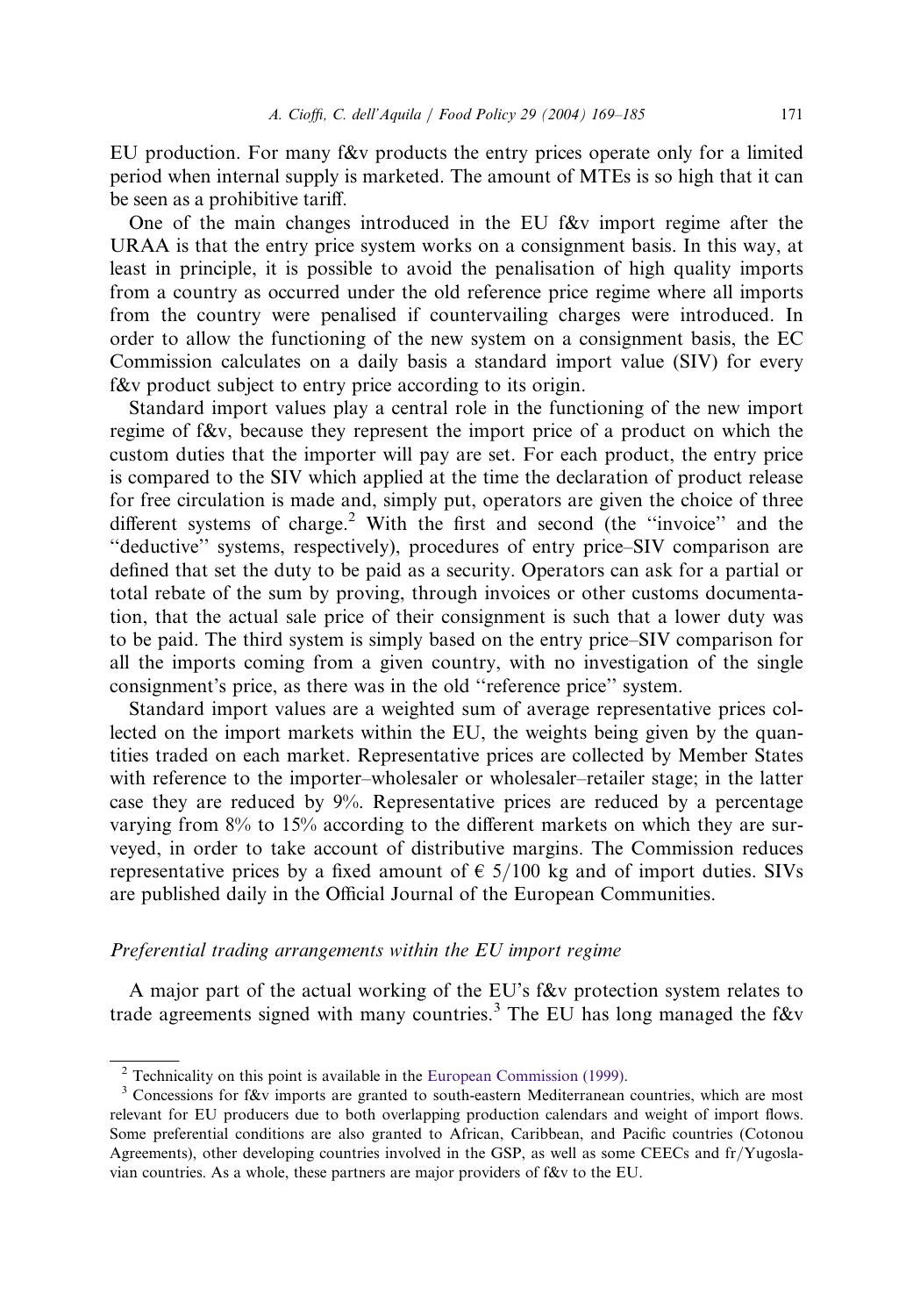package by pursuing, at the same time, protection of Southern EU producers, maintenance of traditional import flows and improvement of political-diplomatic relationships with several developing countries. This, in turn, implies that a sort of protection, through preferences, has been granted to the competitive advantage of these countries on the EU market.

The major countries are Southern-Eastern Mediterranean Countries (SEMC), the agreements with whom may be dated back to the 1970s EU ''global Mediterranean policy''. Revised in the late 1980s after the enlargement of the EU to include Greece, Spain and Portugal, the current Euro-Med Association Agreements (EMA) are being re-launched within the framework of the Euro-Med Partnership:<sup>4</sup> reciprocal trade liberalisation, as well as EU technical co-operation and financial support, are seen as major threads driving development and integration in the whole area [\(Hoeckman and Diankov, 1996\)](#page-16-0).

Agreements with SEMC establish relevant preferential trade concessions for fresh f&v. Such concessions normally consist of zero tariff import quotas for a set of products defined for each country. In the case of products for which the EU declared entry prices at the WTO, the protection system is applied according to the same procedures described in the previous section, but with some relevant concessions, for certain SEMC, on the level of some of the prices in question [\(Table 1](#page-4-0)). No preferential measures, however, are foreseen regarding MTEs, which entirely apply whenever operators are not able to prove the price was above the (preferential) entry price.

Although lower entry prices are also restricted by quotas, they are fiercely opposed by EU producers, afraid of low priced imports from the Mediterranean. The major losers from the EU's concern for traditional inner and outer providers of f&v, however, are the ''unpreferred'' exporters. Management of the entry price system—namely, the consignment-based setting of custom duties and the features of the ex-post assessment of the import price—allows preferred exporters to price at preferential entry prices and zero tariffs, undercutting the price of any other exporter who must abide by MFN entry price and tariff [\(Tangermann, 1996;](#page-16-0) [Swinbank-Ritson, 1995](#page-16-0)).

The wedge between preferential and MFN pricing is a preference margin that makes room for non-competitive behaviour among traders. Pricing at the lowest level (preferential entry price) implies that the margin is completely spent in order to increase the market share on the EU market, while higher prices allow some per-unit extra-gain. The actual outcome, in terms of both pricing and distribution of the preference margin between importers and exporters will be mainly affected by concentration on the import side, marketing boards on the export side, degree of exploitation of preferential quotas, and features of licensing systems (if any).

Finally, the effects of reductions in f&v NTBs are lessened by seasonal exceptions which, where needed, restore higher entry prices. Seasonal suspension of

<sup>4</sup> The Euro-Med Partnership includes, besides EU members, three candidates to EU membership (Cyprus, Malta and Turkey) and nine countries negotiating new EMA (Algeria, Egypt, Israel, Jordan, Lebanon, Morocco, Palestinian Authority, Syria and Tunisia).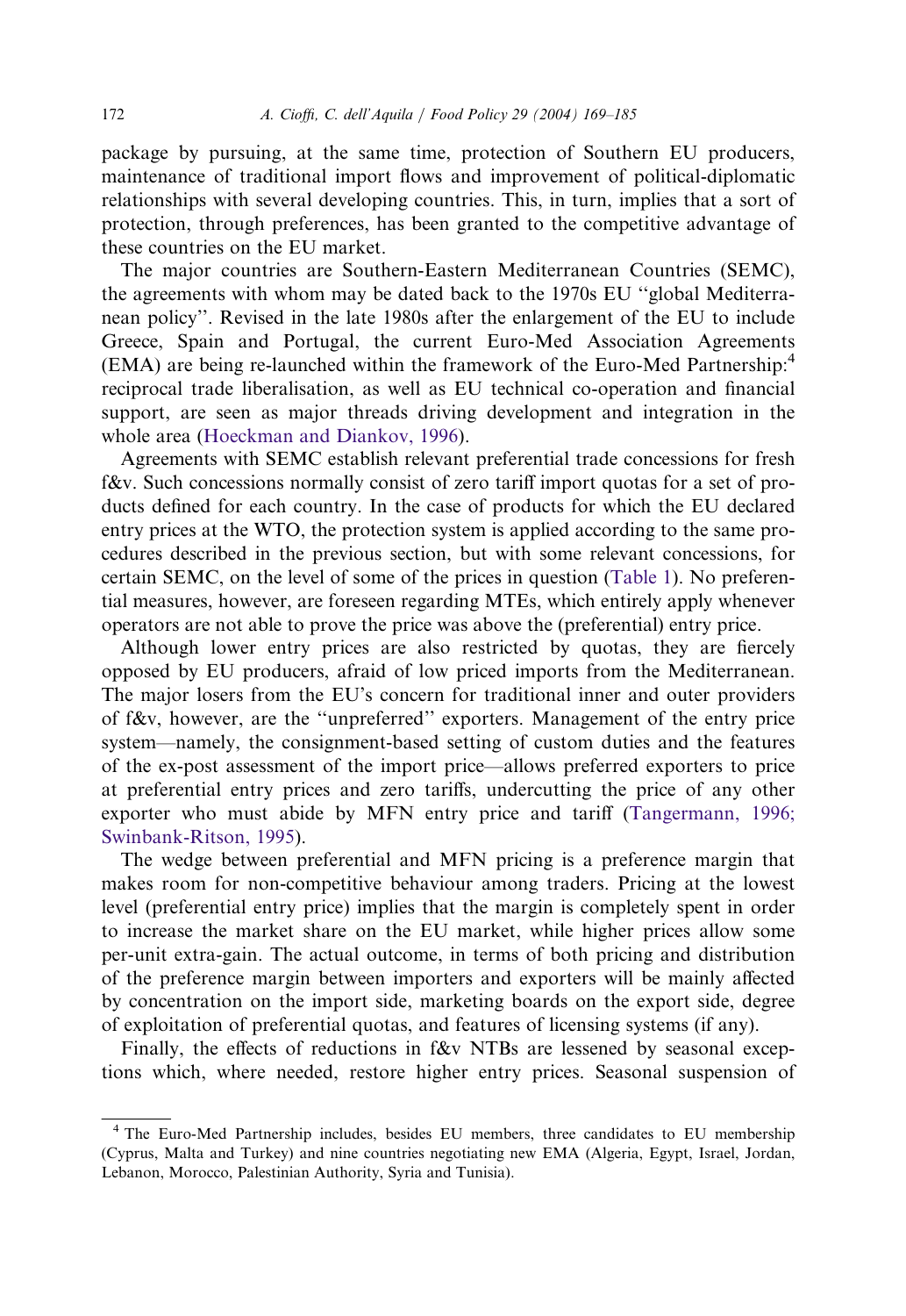| ;                                                                                              |
|------------------------------------------------------------------------------------------------|
| l<br>ľ                                                                                         |
| $\tilde{\zeta}$                                                                                |
|                                                                                                |
|                                                                                                |
|                                                                                                |
| )<br>}                                                                                         |
|                                                                                                |
| $\frac{1}{2}$                                                                                  |
|                                                                                                |
|                                                                                                |
|                                                                                                |
|                                                                                                |
|                                                                                                |
|                                                                                                |
|                                                                                                |
|                                                                                                |
|                                                                                                |
|                                                                                                |
|                                                                                                |
|                                                                                                |
|                                                                                                |
|                                                                                                |
|                                                                                                |
|                                                                                                |
|                                                                                                |
|                                                                                                |
| of ${\tt EII}$ tra ${\tt da}$ concessions to main preferential narthers for some tresh twy $r$ |
|                                                                                                |
|                                                                                                |
| . טבנטבישטבע שטעני היי היי שב                                                                  |

<span id="page-4-0"></span>

| Product                                                             | EU import 2000 |                                      |                      |                          | Tariff concessions |                                               |                                                                                                                                                                                                                                                                                                                                                                                  |                           |                    | NTB concessions |                                                          |                                                                                                                                                                                                                                                                                                                                                                                  |
|---------------------------------------------------------------------|----------------|--------------------------------------|----------------------|--------------------------|--------------------|-----------------------------------------------|----------------------------------------------------------------------------------------------------------------------------------------------------------------------------------------------------------------------------------------------------------------------------------------------------------------------------------------------------------------------------------|---------------------------|--------------------|-----------------|----------------------------------------------------------|----------------------------------------------------------------------------------------------------------------------------------------------------------------------------------------------------------------------------------------------------------------------------------------------------------------------------------------------------------------------------------|
| country                                                             | Tons           |                                      | Partner % tariff MFN |                          |                    | Tariff rate quota (TRQ)                       |                                                                                                                                                                                                                                                                                                                                                                                  | Preferential % margin     |                    |                 | Entry price quota (EPQ)                                  |                                                                                                                                                                                                                                                                                                                                                                                  |
|                                                                     |                | $\mbox{rank}^{\mbox{\scriptsize a}}$ |                      | reduction tariff $(%)^b$ | Tons               | Calendar Import <sup>c</sup> /                | TRQ (%)                                                                                                                                                                                                                                                                                                                                                                          | entry price<br>(euro/ton) | MFN $EP^b$<br>over | Tons            | Calendar                                                 | EPQ <sup>(%)</sup><br>Import <sup>c</sup>                                                                                                                                                                                                                                                                                                                                        |
| Tomatoes<br>Morocco                                                 | 140,871        |                                      | 100                  | $8.8 - 14.4$             | 168,757            | $\frac{1}{2}$                                 | 83.5                                                                                                                                                                                                                                                                                                                                                                             | 461                       |                    |                 | $26.4-45.5$ $150,676$ <sup>d</sup> $01/10-31/03$ $107.4$ |                                                                                                                                                                                                                                                                                                                                                                                  |
| Israel                                                              | 14,526         | $\mathcal{C}$                        | 100                  | $8.8 - 14.4$             | 1000               | $01 - 31/12$<br>$11 - 31/12$<br>$\frac{1}{2}$ | 1,452.6                                                                                                                                                                                                                                                                                                                                                                          | $\mathbf{a}$              |                    | I               |                                                          | $\begin{array}{c} \rule{0pt}{2.5ex} \rule{0pt}{2.5ex} \rule{0pt}{2.5ex} \rule{0pt}{2.5ex} \rule{0pt}{2.5ex} \rule{0pt}{2.5ex} \rule{0pt}{2.5ex} \rule{0pt}{2.5ex} \rule{0pt}{2.5ex} \rule{0pt}{2.5ex} \rule{0pt}{2.5ex} \rule{0pt}{2.5ex} \rule{0pt}{2.5ex} \rule{0pt}{2.5ex} \rule{0pt}{2.5ex} \rule{0pt}{2.5ex} \rule{0pt}{2.5ex} \rule{0pt}{2.5ex} \rule{0pt}{2.5ex} \rule{0$ |
| Turkey                                                              | 12,245         |                                      | 100                  | $8.8 - 14.4$             | na                 |                                               | I                                                                                                                                                                                                                                                                                                                                                                                | na                        | I                  | I               | I                                                        | $\mid$                                                                                                                                                                                                                                                                                                                                                                           |
| Oranges<br>South Africa                                             | 267,649        |                                      | 100                  | $16.0 - 3.2$             | na                 |                                               |                                                                                                                                                                                                                                                                                                                                                                                  | $\mathbf{a}$              |                    |                 |                                                          |                                                                                                                                                                                                                                                                                                                                                                                  |
| Morocco                                                             | 164,505        |                                      | 100                  | $16.0 - 3.2$             | 380,800            |                                               | 43.2                                                                                                                                                                                                                                                                                                                                                                             | 264                       | 25.4               | 300,000         | $01/12 - 31/05$                                          | 45.7                                                                                                                                                                                                                                                                                                                                                                             |
| Brazil                                                              | 69,971         |                                      | 100                  | $16.0 - 3.2$             | na                 | $01 - 31/12$                                  | I                                                                                                                                                                                                                                                                                                                                                                                | $\mathbf{a}$              |                    |                 |                                                          |                                                                                                                                                                                                                                                                                                                                                                                  |
| Israel                                                              | 54,363         |                                      | 100                  | $16.0 - 3.2$             | 200,000            | $07 - 30/06$<br>$\frac{1}{2}$                 | 27.0                                                                                                                                                                                                                                                                                                                                                                             | 264                       | 25.4               | 200,000         | $01/12-31/05$ 25.2                                       |                                                                                                                                                                                                                                                                                                                                                                                  |
| Czech Republic 125,660<br>Apples                                    |                |                                      | 100                  | $9 - 11.2$               | 500                |                                               | 25,132.0                                                                                                                                                                                                                                                                                                                                                                         | na                        | I                  | Ī               |                                                          | I                                                                                                                                                                                                                                                                                                                                                                                |
| South Africa                                                        | 120,901        |                                      | 100                  | $9 - 11.2$               | na                 |                                               |                                                                                                                                                                                                                                                                                                                                                                                  | $\mathbf{a}$              |                    |                 |                                                          | I                                                                                                                                                                                                                                                                                                                                                                                |
| Chile                                                               | 89,257         |                                      | 100                  | $9 - 11.2$               | na                 |                                               | $\begin{array}{c} \rule{0pt}{2.5ex} \rule{0pt}{2.5ex} \rule{0pt}{2.5ex} \rule{0pt}{2.5ex} \rule{0pt}{2.5ex} \rule{0pt}{2.5ex} \rule{0pt}{2.5ex} \rule{0pt}{2.5ex} \rule{0pt}{2.5ex} \rule{0pt}{2.5ex} \rule{0pt}{2.5ex} \rule{0pt}{2.5ex} \rule{0pt}{2.5ex} \rule{0pt}{2.5ex} \rule{0pt}{2.5ex} \rule{0pt}{2.5ex} \rule{0pt}{2.5ex} \rule{0pt}{2.5ex} \rule{0pt}{2.5ex} \rule{0$ | na                        | I                  | I               | I                                                        | I                                                                                                                                                                                                                                                                                                                                                                                |
| Brazil                                                              | 56,341         |                                      | 100                  | $9 - 11.2$               | na                 |                                               | I                                                                                                                                                                                                                                                                                                                                                                                | na                        | Ī                  |                 |                                                          | $\overline{\phantom{a}}$                                                                                                                                                                                                                                                                                                                                                         |
| Source: Eurostat: EC Res. 2433/2000. EC Res. 747/2001. Taric (2003) |                |                                      |                      |                          |                    |                                               |                                                                                                                                                                                                                                                                                                                                                                                  |                           |                    |                 |                                                          |                                                                                                                                                                                                                                                                                                                                                                                  |

20 M'ce: Eurostat; EU Keg. 2433/2000, EU Keg. 747/2001; 1 and (2003). Source: Eurostat; EC Reg. 2433/2000, EC Reg. 747/2001; Taric [\(2003\)](#page-16-0).

 $\mathtt{na} = \mathtt{not}$  applied. na = not applied.

<sup>a</sup> Including MFN partners.<br>b Minimum and maximum value over the year (or period defined by the related calendar).<br><sup>6</sup> Flow over the period defined by the related calendar. a Including MFN partners.<br>• Minimum and maximum value over the year (or period defined by the related calendar).<br>• Flow over the period defined by the related calendar.<br>• Sum of monthly sub-quotas, with 20% margin of forwa

 $\frac{1}{4}$  Sum of monthly sub-quotas, with 20% margin of forward or backward loading.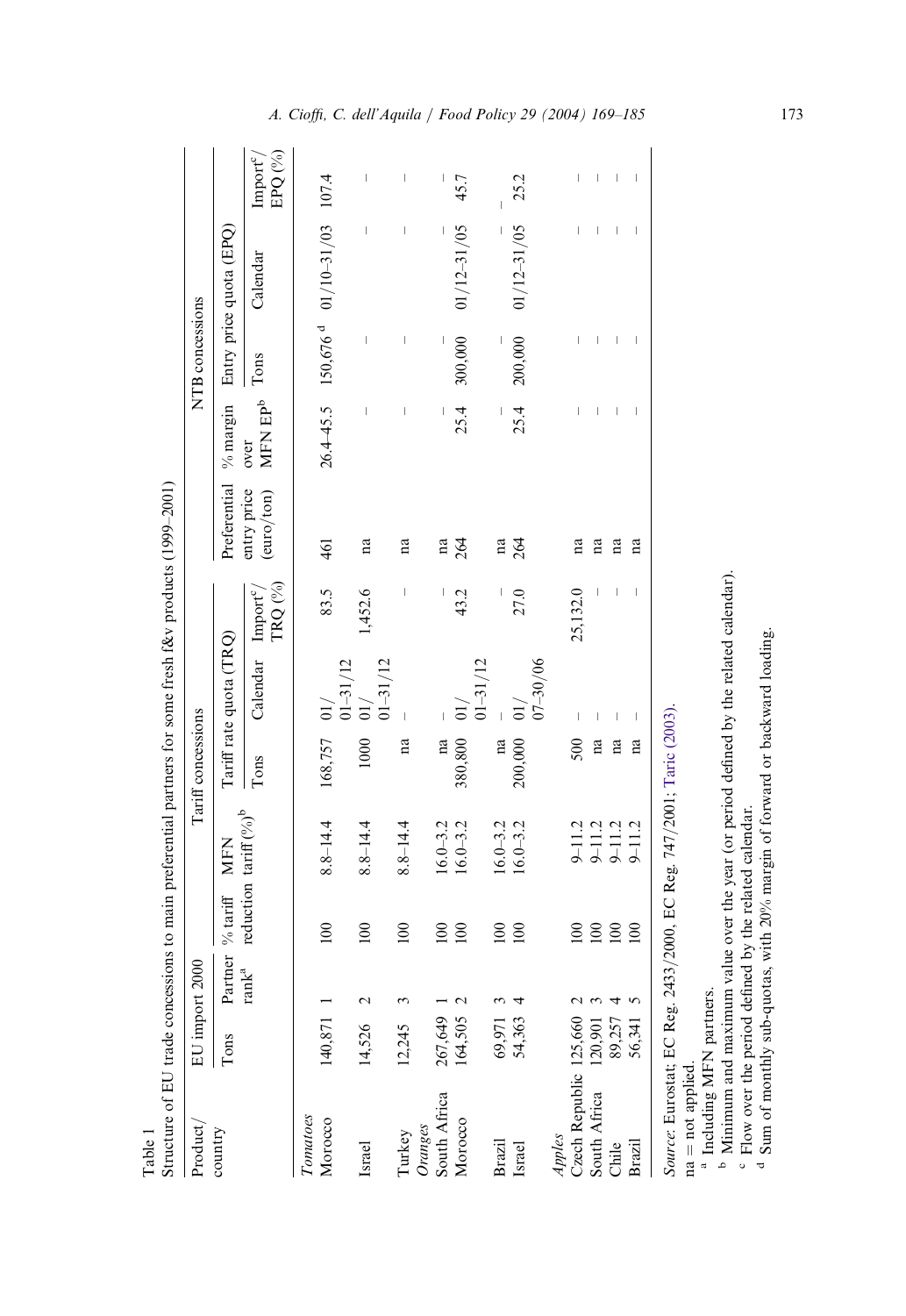preferences resembles, on the one hand, the seasonality of protection. On the other hand, being defined on a product/country basis, seasonal restraints, along with quotas, can be rather helpful in distributing EU market shares among preferential partners.

Knowledge of actual prices that occurred along the supply chain could allow an assessment of welfare effects of preferences on the many stakeholders involved (EU producers and consumers, outsider producers—both preferred and MFN—several trading operators involved). The preference margin determined by the wedge between preferential and MFN pricing makes room for non-competitive behaviour among traders. Pricing at the lowest non-dutiable level (preferential entry price) implies that the margin is completely spent in order to increase the market share on the EU market, while higher prices allow some per-unit extra-gain.

The actual outcome, in terms of both pricing and distribution of the preference margin between importers and exporters will be mainly affected by concentration on the import side, marketing boards on the export side, degree of exploitation of preferential quotas, and features of licensing systems (if any). However, since actual prices at firm level are not available and only preference margins and SIVs can be easily and reliably observed, the following pages draw especially on these evidences.

[Table 1](#page-4-0) summarizes the preferential arrangements and per-unit margins related to three major f&v products. In 1995, after the signing of the EMA, the entry price of fresh oranges imported from Israel and Morocco was lowered to  $\epsilon$  275/ton, equivalent to a reduction of 25% with respect to the MFN entry price. Such an arrangement is only provided in the period from December to May, resembling the structure of MFN protection for oranges, and within quotas usually not completely exploited. After a time, Egypt and Cyprus joined the system (1998), while further reductions in the entry price were granted, reaching  $\epsilon$  264/ton by December 1999. This current price still accounts for a 25% reduction in the MFN entry price.

Morocco also enjoys entry price preferences on fresh tomatoes and a few other products. The preferential entry price of tomatoes started at  $\epsilon$  500/ton in 1995, to be lowered to the current  $\epsilon$  461/ton. In this case the arrangement covers the period from October to March, when the MFN entry price starts from the lowest level and increases over winter and spring. This implies that the percentage preference margin varies seasonally, ranging from 15% in October to 45% in March, reflecting the trend of letting Moroccan produce in only when a relatively small share of the EU production is marketed. Also in this case preferential and MFN entry prices have been reduced over the implementation of the URAA, keeping the percentage preference margin stable, while the entry price quota for Morocco has been overshot in the last few years.

A common feature of the two products examined is the stability of the percentage preference margin over the MFN entry prices. However this implies that, over time, MFN liberalisation is reducing the economic value of preferences. A striking difference between the two products, instead, is in the ways operators are managing the entry price quotas. In the case of oranges, evidence on SIVs shown in the next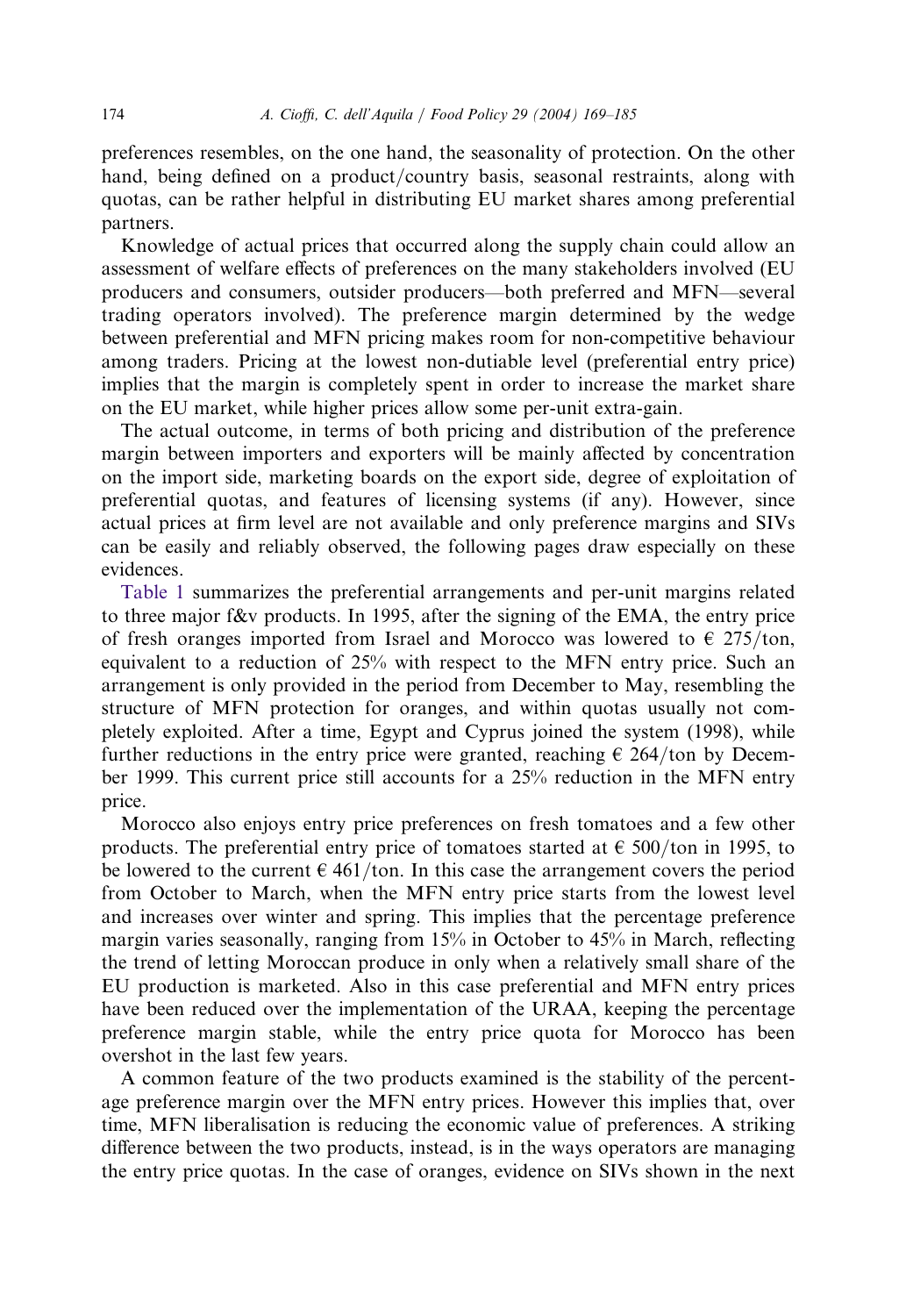section suggests that Morocco and Israel may have been reducing their share on the EU market mainly due to the erosion of preferences against Spain and Southern Hemisphere competitors. Moroccan tomatoes, instead, seem to be caught in the contradictions between growing quantities of produce and production calendars which are inconsistent with the structure of protection requested not only by Southern European producers, but also by Northern European greenhouse producers.

## The effects of the entry price system

In order to assess the effects induced by the f&v import regime on the internal market, it would be useful to gather data on duties paid on the imports of f&v from non-EU countries into the EU. Unfortunately such data are not available. As an alternative it is helpful to analyse the daily distribution of SIVs compared with the entry prices. The analysis aims to ascertain two points: (i) how many times the SIVs of a fresh f&v product imported from a country have been lower than its entry prices and therefore the number of days in which the extra duty or the MTE could be applied, at least as a security; (ii) the time distribution of these events in relation to the marketing season of each product. The last point is particularly relevant because it is aimed at the assessment of the effectiveness of the MTE in modifying the flow of imports from a country.

This analysis was carried out for three of the most important f&v—apples, oranges and tomatoes—imported from the major countries exporting to the EU. These products are particularly interesting because they compete directly with the EU internal production. The analysis concerns SIVs from 1st July 1995, the first day on which the new import regime began to work, until 31st August 2000.

[Table 2](#page-7-0) shows the number of SIVs calculated in each year for apples imported into the EU from South Africa, Chile, New Zealand and Argentina. It also reports the number of days in which SIVs were lower than entry prices and the days in which SIVs were lower than 92% of entry prices, the condition for the application of the MTE. The table also includes SIVs for tomatoes imported from Morocco which will be discussed later. According to the data shown, there were relatively few days in which SIVs were lower than entry prices. In the last six months of 1995 in which the new system began to be applied, there were, however, many days in which SIVs were below entry prices. In the following years there were far fewer days in which this event occurred.

Knowledge of the frequency of SIVs lower than entry prices does not provide much information if their seasonal distribution is not taken into account. The reason is that apples are easily stored, and hence SIVs may refer to periods in which apples from non-EU countries are marketed in the EU but are not currently being imported. To show this point, the monthly distribution of the share of SIVs lower than entry prices for apples is reported for each of the four major exporting countries, all of which belong to the Southern Hemisphere [\(Fig. 1\)](#page-7-0). The distribution shows that SIVs are lower than entry prices mostly in autumn, when the import season is already ended and SIVs refer to the selling prices of residual quantities of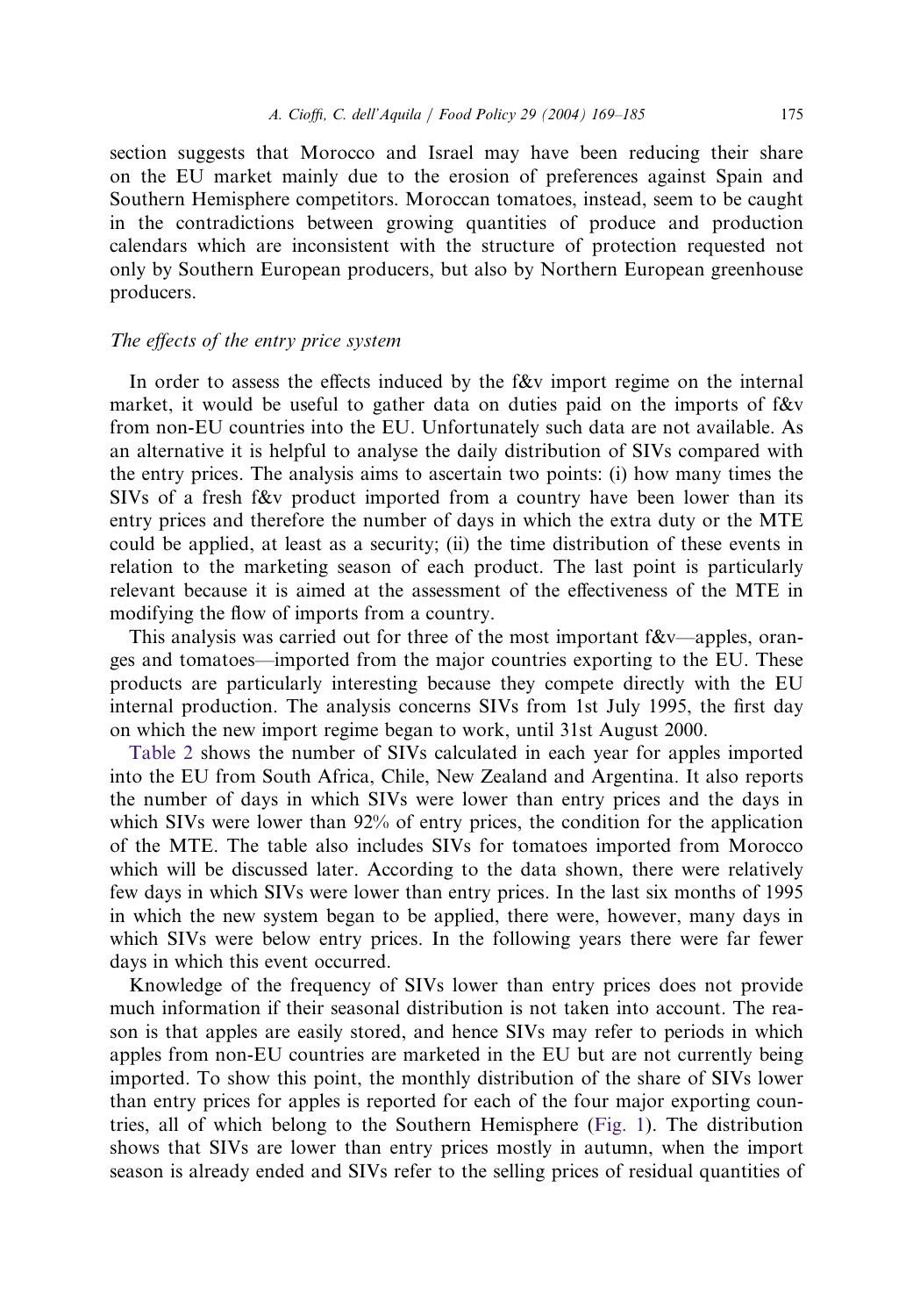<span id="page-7-0"></span>Table 2

Number of SIVs for some f&v imported in EU, SIVs lower then entry prices and SIV lower then 92% of entry prices

|          |                  |              | 1995 | 1996     | 1997           | 1998     | 1999     | 2000     |
|----------|------------------|--------------|------|----------|----------------|----------|----------|----------|
| Apples   | South Africa SIV |              | 80   | 146      | 145            | 170      | 154      | 136      |
|          |                  | SIV < PE     | 16   | 2        | 7              | 22       | $\theta$ | $\Omega$ |
|          |                  | SIV < 0.92PE | 5    | 2        | 4              | 20       | $\Omega$ | $\theta$ |
| Apples   | Chile            | <b>SIV</b>   | 71   | 138      | 146            | 140      | 134      | 125      |
|          |                  | SIV < PE     | 34   | 0        | 31             | 3        | 8        | $\Omega$ |
|          |                  | SIV < 0.92PE | 16   | $\theta$ | 27             |          | 5        | $\Omega$ |
| Apples   | New Zealand SIV  |              | 94   | 132      | 116            | 111      | 139      | 127      |
|          |                  | SIV < PE     | 42   |          | $\theta$       |          | 12       | $\Omega$ |
|          |                  | SIV < 0.92PE | 34   |          | $\theta$       |          | 10       | $\theta$ |
| Apples   | Argentina        | <b>SIV</b>   | 48   | 134      | 158            | 142      | 133      | 111      |
|          |                  | SIV < PE     | 11   | 0        | 11             | $\Omega$ | 19       | 0        |
|          |                  | SIV < 0.92PE | 8    | $\theta$ | $\mathfrak{D}$ | $\Omega$ | 14       | $\Omega$ |
| Tomatoes | Morocco          | <b>SIV</b>   | 60   | 121      | 134            | 116      | 129      | 64       |
|          |                  | SIV < PE     | 14   | 22       | 6              | 19       | 51       |          |
|          |                  | SIV < 0.92PE | 7    | 4        | $\mathbf{0}$   | 6        | 29       | $\theta$ |

stored apples. By contrast, SIVs are never lower than entry prices—and therefore no MTE is applied—in spring and summer when apples are being imported.

It is difficult to assess the openness of the new regime in comparison to the old. Many authors argued that the entry price system introduces strong incentives for concentration both at the export and at the import level. Concentration would give the opportunity to avoid the charge of the MTE and to capture rents involved in the protection system.

In the case of apples the new regime did not appear to offer greater opportunities for exports to the EU. After 1995, the first year when the new import regime was implemented, the yearly imports of apples from third countries in the EU



 $\Box$  South Africa  $\Box$  Chile  $\Box$  New Zealand  $\Box$  Argentina

Fig. 1. Monthly share of SIVs lower than the entry prices.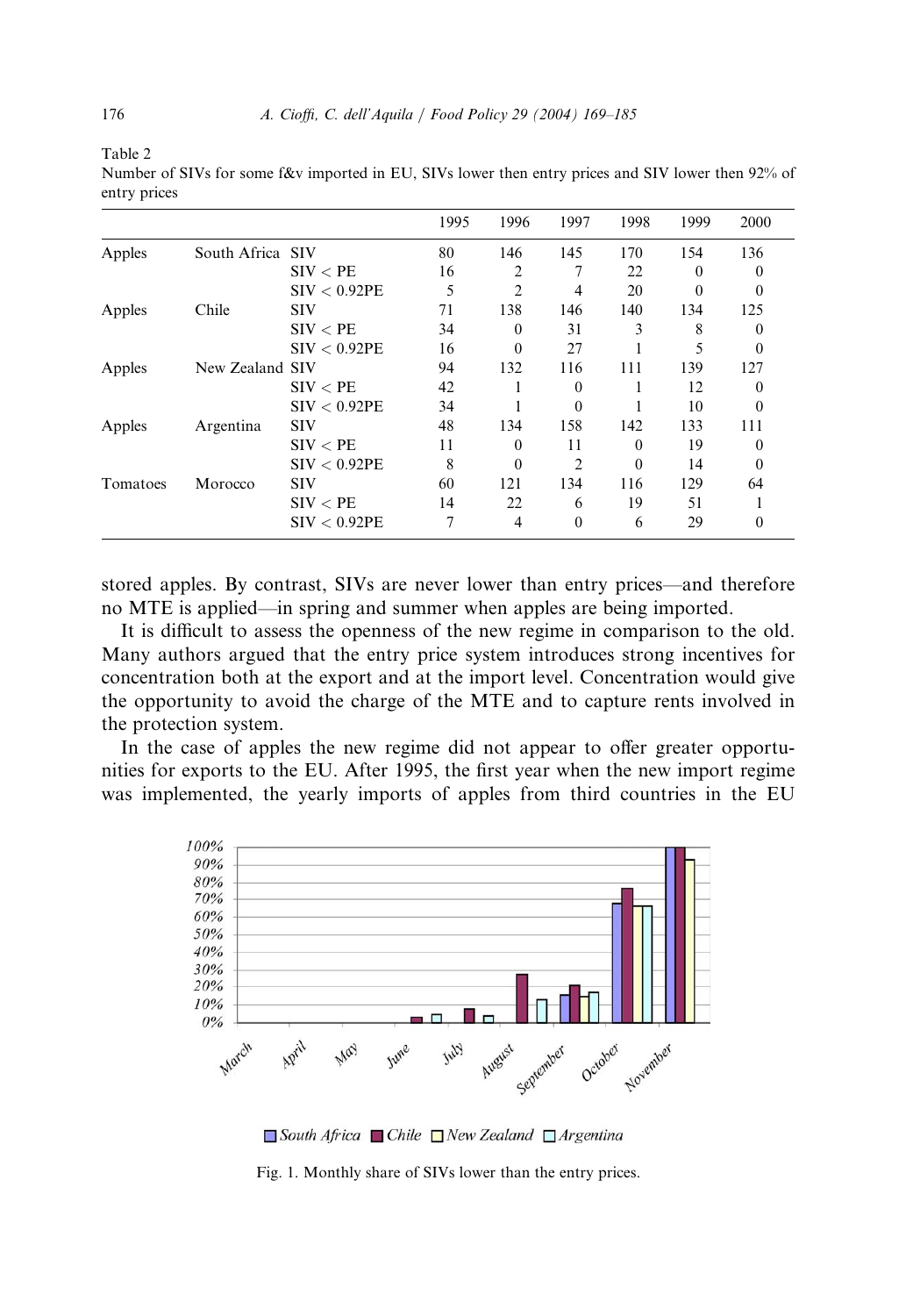|                 | Apples  | Oranges |  |
|-----------------|---------|---------|--|
| Average 1990–94 | 752,798 | 874,083 |  |
| 1995-96         | 831,678 | 926,337 |  |
| 1996-97         | 853,555 | 921,725 |  |
| 1997–98         | 771,710 | 862,687 |  |
| 1998-99         | 730,963 | 855,738 |  |
| 1999-00         | 727,351 | 792,566 |  |
| $2000 - 01$     | 701,863 | 835,268 |  |

Table 3 Imports of apples and oranges in the EU (tons), two years average

exceeded 1990–94 average imports only in 1996 and 1997. Subsequently imports of apples show a decrease and only in 1999 they were slightly larger than the 1990–94 average. Table 3 reports the two-year average imports of apples and oranges in the EU from 1995–96 to 2000–01. It can be seen that, after an initial increase with respect to the 1990–94 five-year average, in subsequent years imports decreased continuously.

Insights into apple importers' behaviour can be supplied by comparing the yearly average SIV for each of the four main exporting countries with apple entry prices. Table 4 shows that the percentage difference between SIVs and entry prices has gradually increased. Such a pattern suggests that importers did not use the greater opportunities offered by the lowering of entry prices to increase the quantities of apples sold on the EU market. Therefore, it is possible that the entry price system stimulates non-competitive behaviour among importers.

The largest exporters of oranges to the EU are South Africa, Morocco, Israel, Brazil and Argentina. Imports from South Africa, Brazil and Argentina for the most part enter the EU in late spring and summer months when the entry prices are not working and the MFN tariff is at the minimum. The relative SIVs are often below the entry prices in December when the importing season from that countries has already ended. So it is unlikely that entry prices have any effect on imports from South Africa, Brazil and Argentina. As regards oranges imported from Morocco and Israel—which benefit from trade concessions in the form of reduced entry prices—their SIVs never fell below the preferential entry price. It is also

Table 4 Percentage difference between apples SIVs and entry prices per year

|      | South Africa | Chile | New Zealand | Argentina |  |
|------|--------------|-------|-------------|-----------|--|
| 1995 | 14.1         | 0.0   | 13.4        | 8.8       |  |
| 1996 | 51.4         | 56.0  | 70.2        | 44.1      |  |
| 1997 | 54.9         | 19.8  | 69.4        | 28.1      |  |
| 1998 | 38.2         | 46.3  | 100.5       | 51.1      |  |
| 1999 | 54.6         | 40.3  | 70.5        | 28.0      |  |
| 2000 | 89.5         | 79.3  | 73.3        | 75.6      |  |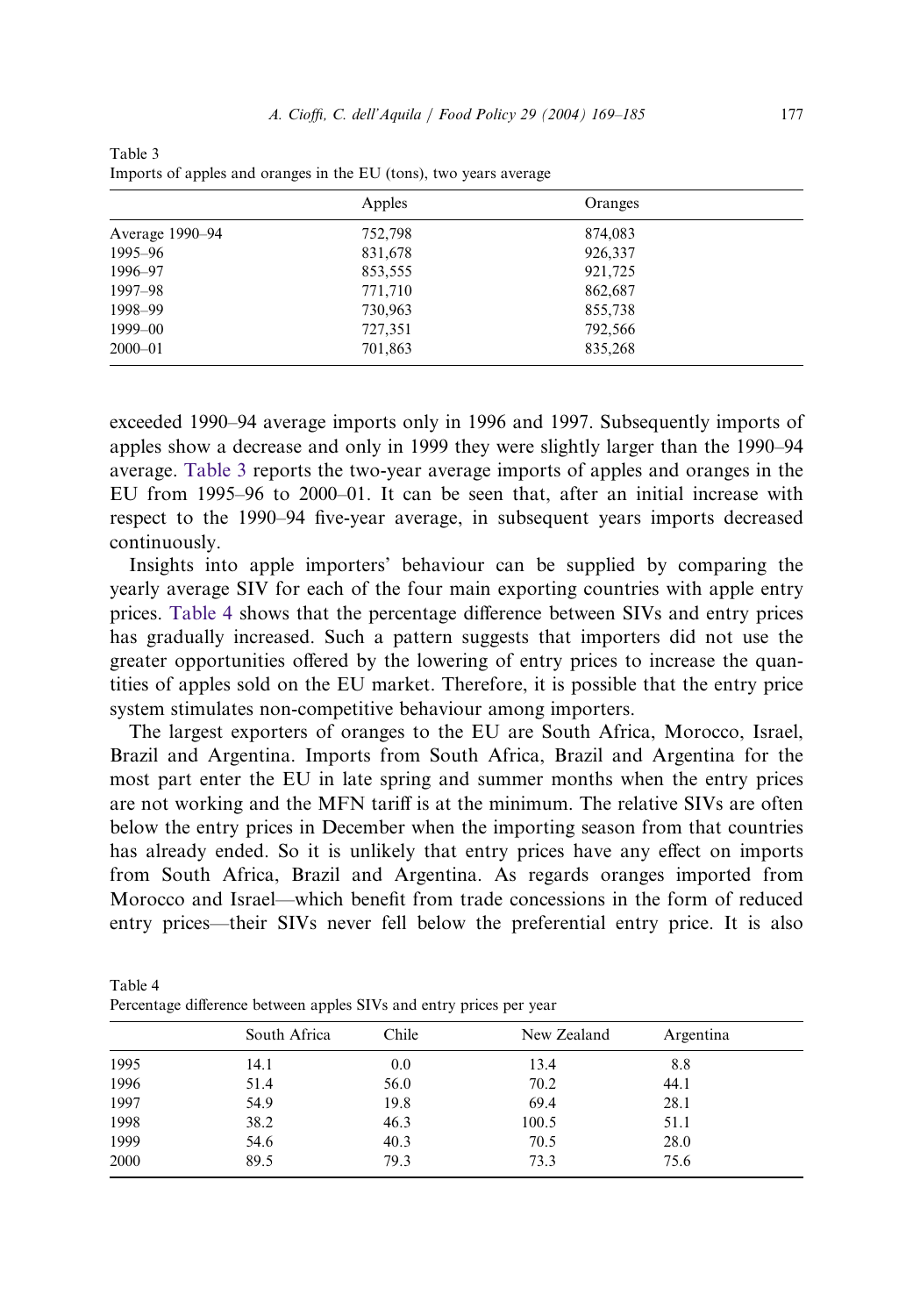worth noting that the quantities of oranges imported from these two countries are less than the zero tariff import quota.

The quantity of oranges imported from non-EU countries into the EU in the years following the implementation of the URAA has shown a decrease with respect to the average imports observed in the period 1990–94 (Table 5). However, within the flows of imports there has been a major change in their composition with respect to country of origin. Imports of oranges from Morocco and Israel have continuously decreased in relation to the 1990–94 average, reaching  $-41\%$ and  $-45\%$  in 2000/2001, respectively. A completely different picture is shown by imports from South Africa and Brazil that steadily increased, reaching  $+96\%$  and  $+26\%$  in 2000/2001, respectively.

Although imports of oranges from Morocco and Israel benefit from preferential trade concessions, they have not been able to capture a larger share of the EU market. A possible explanation for this performance is that during the past decade imports of Moroccan and Israeli oranges have been replaced by Spanish production. This is a result of Spain becoming a full EU member in 1993 after the end of the temporary period of accession. The second explanation is the effect of the entry prices of oranges: before the URAA the reference prices for oranges was ineffective, because the EU was a net importer of large quantities of oranges it preferred to import oranges at low tariffs, granting premiums to EU producers, mainly Italians, selling on EU non-domestic markets ([Swinbank and Ritson, 1995\)](#page-16-0). After the URAA, the entry price of oranges increased over the old reference price by an amount equal to the premiums, displacing exports of oranges from Morocco and Israel. It can be observed that when entry prices are not working and there is the opportunity to sell at low tariffs, imports can grow as in the case of oranges from South Africa and Brazil.

Most imported tomatoes in the EU originate from Morocco, while very limited quantities come from Tunisia and Israel. SIVs of tomatoes imported from Morocco offer a different picture from apples or oranges. In this case we only considered SIVs related to the period from October to March in which imports from that country have zero tariffs if they are imported at prices higher then the pre-

|                       | Non-EU  | South<br>Africa | Morocco | Israel  | Brazil | Argentina |
|-----------------------|---------|-----------------|---------|---------|--------|-----------|
| Average 1990-94       | 874,083 | 148.994         | 278,757 | 99,579  | 71,093 | 68,151    |
| 1995-96               | 926,337 | 197,822         | 246,041 | 104,454 | 76,407 | 69,430    |
| 1996-97               | 921,725 | 217.140         | 275,105 | 114,328 | 69,580 | 74,072    |
| 1997-98               | 862,687 | 238,339         | 219,101 | 103,834 | 58,677 | 73,832    |
| 1998-99               | 855,738 | 267.994         | 201,338 | 82.491  | 68,063 | 63,142    |
| $1999 - 00$           | 792,566 | 268,662         | 179,910 | 62,527  | 74,753 | 42,391    |
| $2000 - 01$           | 835,268 | 291,826         | 165,598 | 54,502  | 89,746 | 56,136    |
| var % 2000-01/1990-94 | $-4.4$  | 95.9            | $-40.6$ | $-45.3$ | 26.2   | $-17.6$   |

| Table 5                                                                 |  |
|-------------------------------------------------------------------------|--|
| Quantities of oranges imported into the EU before and after URAA (tons) |  |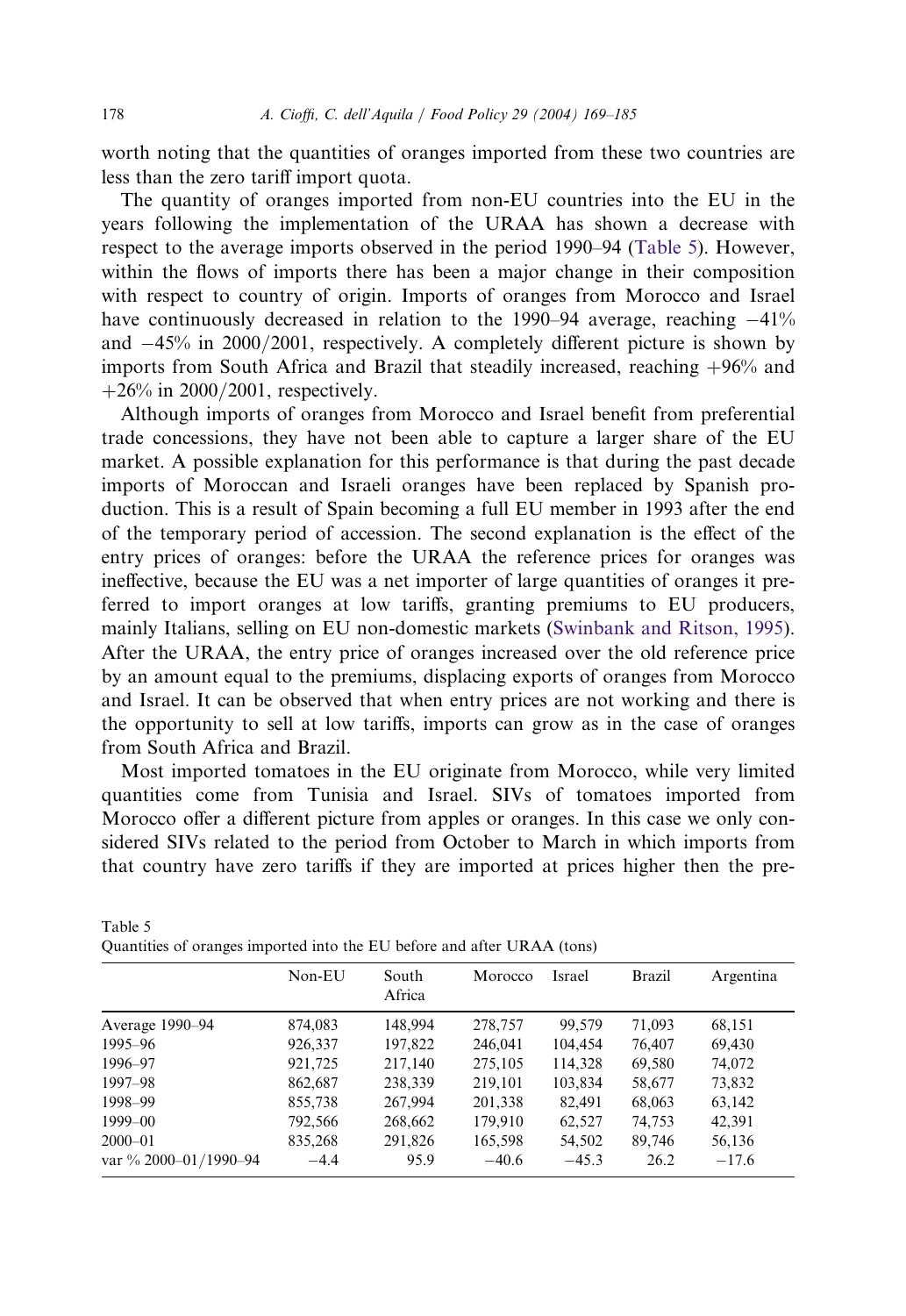ferred entry price within monthly quotas.<sup>5</sup> Such SIVs are often below the reduced entry prices [\(Table 2](#page-7-0)). In many case the SIVs are less than 8% below entry prices which would entail lower duty. However, it is not exceptional that this percentage is greater than 8% requiring the MFN maximum tariff equivalent. This outcome was particularly recurrent in 1999 when 51 out of 140 SIVs were below entry price and 29 by more than 8%. Moreover this occurred in different periods of the season without a clear time pattern.

The case of tomatoes is probably the one where information on duties actually charged and daily imports would be most useful, and it might well represent some problems of implementation of the new entry price system. Low SIVs give operators the signal that prices of Moroccan tomatoes (and, seemingly, tomatoes in general) on given EU markets are low. Moroccan exports of tomatoes are rather well organised and operators probably choose one of the two criteria that prove that single consignments are in line with entry prices. This should not be easy when *on average* Moroccan produce is violating the entry price. Moreover, since the import market involved is almost always France, SIVs are an average of only one or a few markets.

Of course, when prices on the EU market are low, some imports in line with entry prices can be proved for consignments of very high quality (well above the average). Another potential way to deal with the problem could be exploiting the lag of a few days between SIV application (release of the product) and actual sale. Otherwise, ''ways'' might be sought to ensure some consignments have the right price. Thus, the role of the entry price quota becomes most important for the purpose of keeping the dynamic on a sustainable track.

The comparison of SIVs with entry prices has shown that the number of times in which MTE can be applied are very few. It shows the ability of importers to avoid the payment of a charge that could actually result in the impossibility of profitable sale of the product on the EU market. The strategy that importers use to avoid the application of the MTE is careful planning of shipments towards the EU market, concentrating them in periods when the competitiveness of EU internal production is lower. However, exporting countries have to sell on the EU market only high quality products with prices high enough to avoid the extra charge.

Therefore, the entry prices and MTEs cause a twofold segmentation of the EU internal market of f&v. On one side there is a market for lower quality products where EU supply is completely insulated from external competition. On the other side, there is a market for high quality products where the EU production competes with the production of third countries with the sole protection of the MFN tariff or without any protection in the case of items imported under preferential trade concessions. It is difficult to say that the market segmentation has been brought by the new import regime. [Swinbank and Ritson \(1995\)](#page-16-0) in their analysis of the old import regime showed that countervailing charges were applied in many circumstances but they did not consider their time distribution that is very impor-

 $<sup>5</sup>$  In other months imports of tomato from Morocco are subject to the MFN tariff and entry price.</sup> This has shaped the flows of tomatoes imports that are observed only from October to March.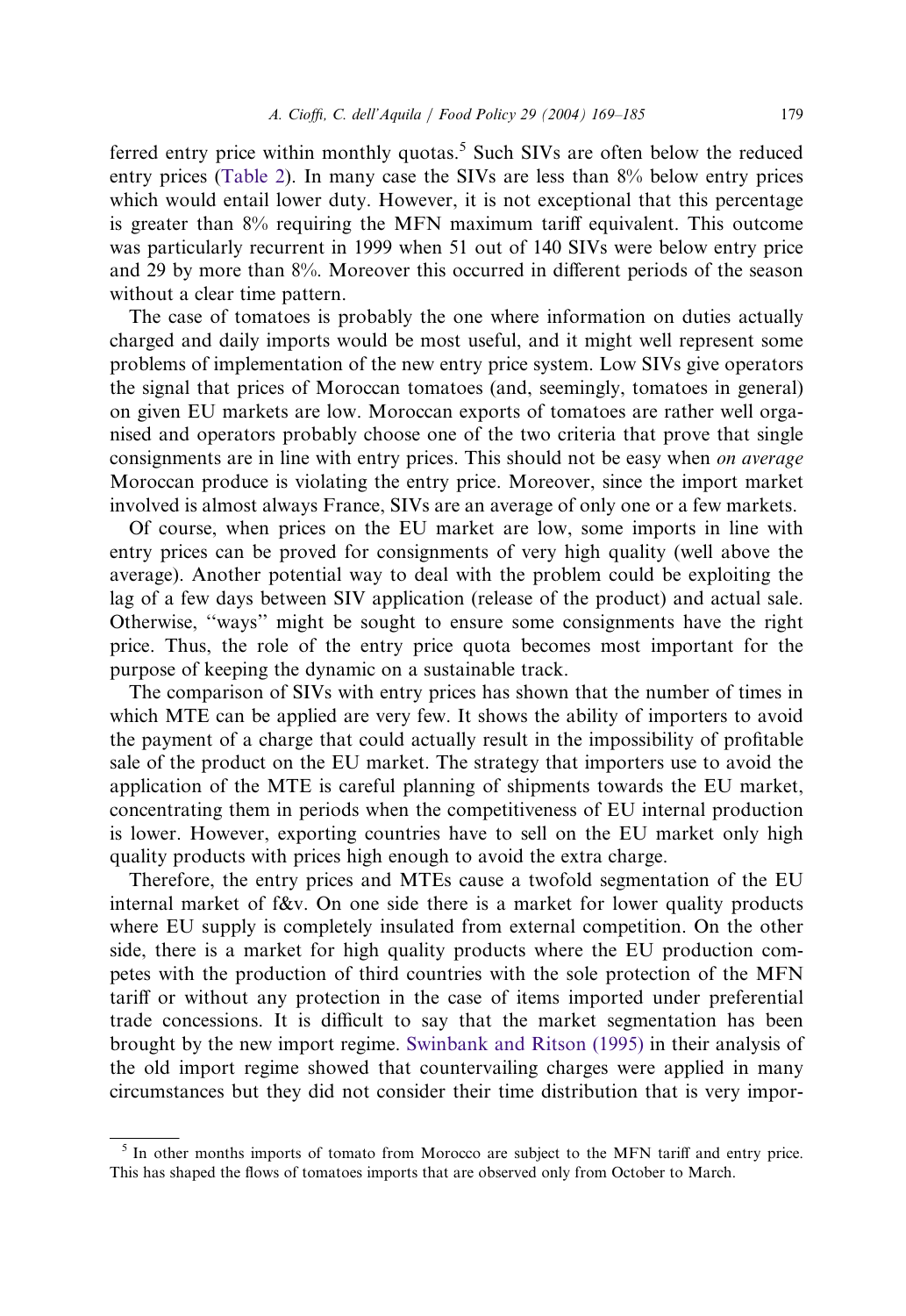tant in assessing the effects of the import regime. However, in the period they analysed Spain was not yet fully integrated in the EU so the situation was rather different from that after URAA implementation.

The external protection of EU f&v internal market has brought a flow of imports only from the Southern Hemisphere with a seasonality opposed to EU supply. The only imports competing directly with EU supply are those from Mediterranean countries (particularly from Morocco) that benefit, within limited zero tariff import quotas from reduced entry prices. Therefore, the functioning of EU f&v external protection seems designed to avoid imports of cheap products that are potentially a source of instability of internal markets.

#### The effects of export subsidies

When the first CMO for f&v started, subsidies for exports to third countries were included among the various intervention measures. Because at that time EU was a net importer, in this CMO export subsidies were designed to expand the demand for EU products, thereby supporting internal producer prices. Before the application of the URAA, unlimited quantities of f&v produced in the EU were eligible for export subsidies. While the unit subsidy accorded to a product was the same, irrespective of the destination, it was also in principle possible to grant different unit subsidies according to the country of destination. The amount of unit export subsidy was fixed in such a way as to compensate for the difference between internal and international prices in order to make export to non-EU countries profitable. Export subsidies were granted for a limited group of products: oranges, lemons, mandarins, table grapes, apples, peaches and tomatoes. They were also granted to some nuts with little financial impact.

EAAGF expenditure for export subsidies to f&v was kept constant during most of the 1980s, hovering around 50 and 60 million ECU per year. At the end of the decade the expenditure began to rise significantly. By 1990, following the enlargement of the EU, exports of f&v to non-EU countries from Spain and Portugal also became eligible for export subsidies, although at a lower unit subsidy, that was progressively increased in the following years until the end of the transitory period of access to the common market in 1993. Since that year, exports from Spain and Portugal have been eligible for the same unit subsidies as those of all other EU countries. The extension of the export subsidies regime to Spain, a major exporting country, had the effect of increasing the EAAGF expenditure to a maximum of 203.5 million ECU in 1995, although unit subsidies remained unchanged $6$  from 1984.

The 1994 URAA was also concerned with the commitment to reduce export subsidies in six years starting from 1st July 1995. The obligation involved both budgetary expenditure and eligible volumes that had to be reduced by 36% and 21%, respectively, over the base period (1986–90). In the case of f&v the commitment

<sup>6</sup> Nominal export subsidies increased after 1993 due to the elimination of the green ECU. However, it had no effect on export subsidies stated in national currencies.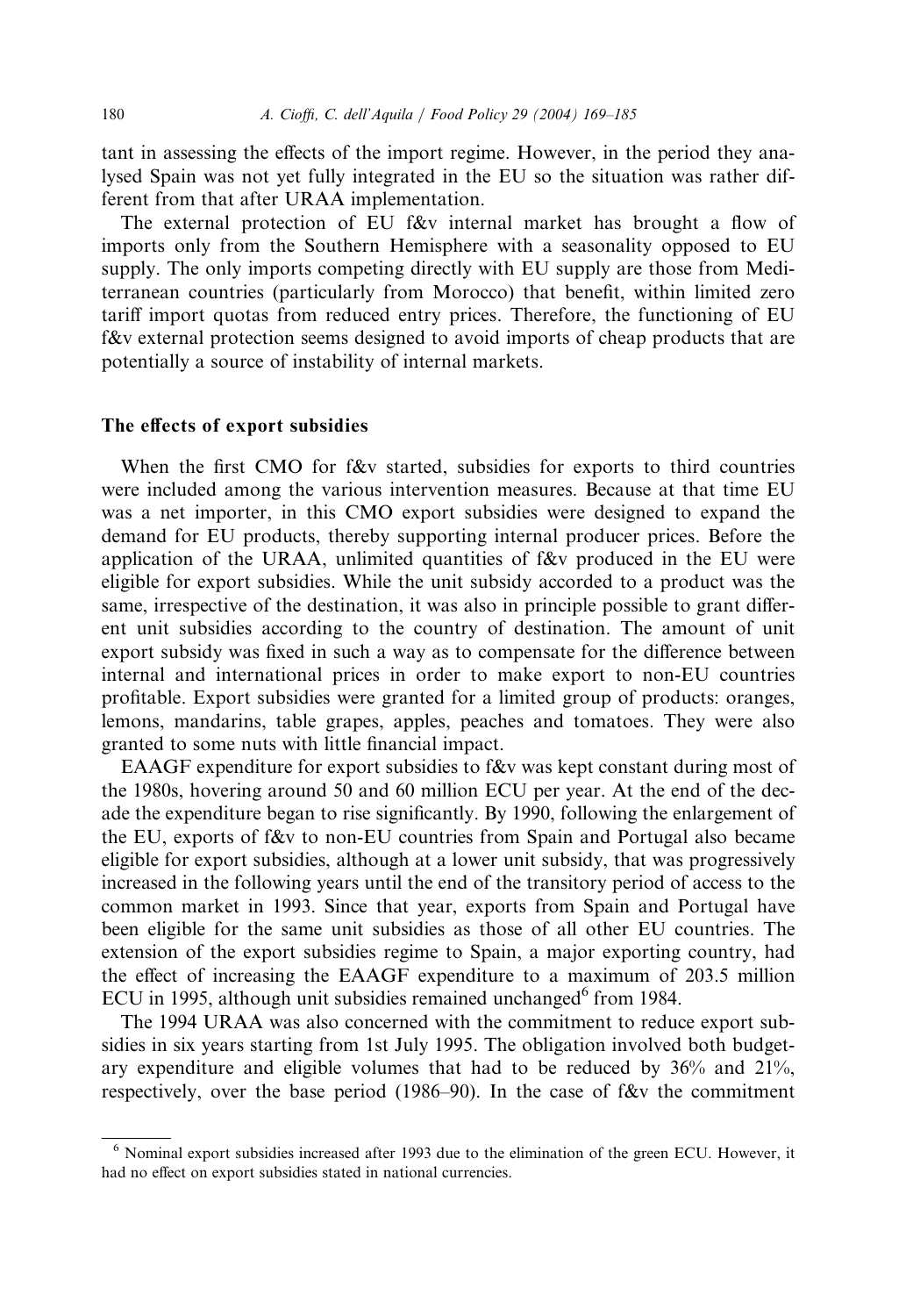was rather binding because, as shown above, the export subsidies increased significantly after the base period.

In order to accomplish the commitment to reduce export subsidies in f&v, the EU had to follow different ways from other sectors. Because the EU was a net importer of f&v, it was not possible to reduce export subsidies by production control, managing surpluses to be sold abroad in the same way exports subsidies to cereals were managed. The reduction of intervention prices for cereals, compensated by direct payments, and the introduction of mandatory set-aside was enough to achieve the commitments. In the case of f&v, to reduce export subsidies the EU introduced the rationing of quantities eligible for subsidies.

The rationing of exports eligible for refunds can have distributive effects similar to any rationing. Given a unit subsidy, if the quantity of a product eligible for the subsidy were lower than the quantity that exporters would be willing to sell at that subsidy, exporters would benefit from a rent on the quantity actually exported. The amount of unit rent is given by the difference between the unit subsidy and the level of subsidy strictly necessary to export the fixed quantity. However, the ultimate distributive effects of the rationing are dependent on the criteria adopted in the allocation of the licenses among agents. For this reason, it is useful to analyse the way export subsidies in f&v have been managed.

Regulation 2190/96 modified a prior regulation enacted the previous year, introducing three fixing systems to grant export subsidies for f&v: two systems with advance fixing of the refund, defined standard and special; a system without advance fixing of the refund. The first two systems are intended for exporters that seek to take part in the procedure of fixing the refunds before making the shipment, while the third system is open to exporters that have already completed the shipment. In the two advance fixing systems, the Commission set both the rate of refunds and the quantities for which licenses can be issued. However, in the case of the special system, rates and quantities are only indicative.

Exporters can apply for quantities no larger than one-half of total quantities eligible for export licences. Applications must be accompanied by the lodging of a security equal to half the amount of the refunds demanded. In the case of the standard system, Member State authorities receiving applications communicate to the EC twice a week the quantities of refunds demanded. Refunds are fixed on a ''first come first served'' basis.

In the case of the special systems, the fixing of export refunds is made on a competitive basis through an auctioning procedure. Exporters' applications specify both the quantities and the refund rate demanded. Also in this system applications are accompanied by the lodging of a security. Quantities and refund rates demanded are communicated to the EC Commission at the end of the application period. In turn, the Commission fixes the definitive rates applied and the quantities eligible. Applications seeking refund rates greater than those fixed are rejected. Once the application has been accepted, exporters have two months to bring the shipment to a close.

The system without advance fixing is also based on competitive criteria. In this system, applications for refunds can be made after the export has been carried out.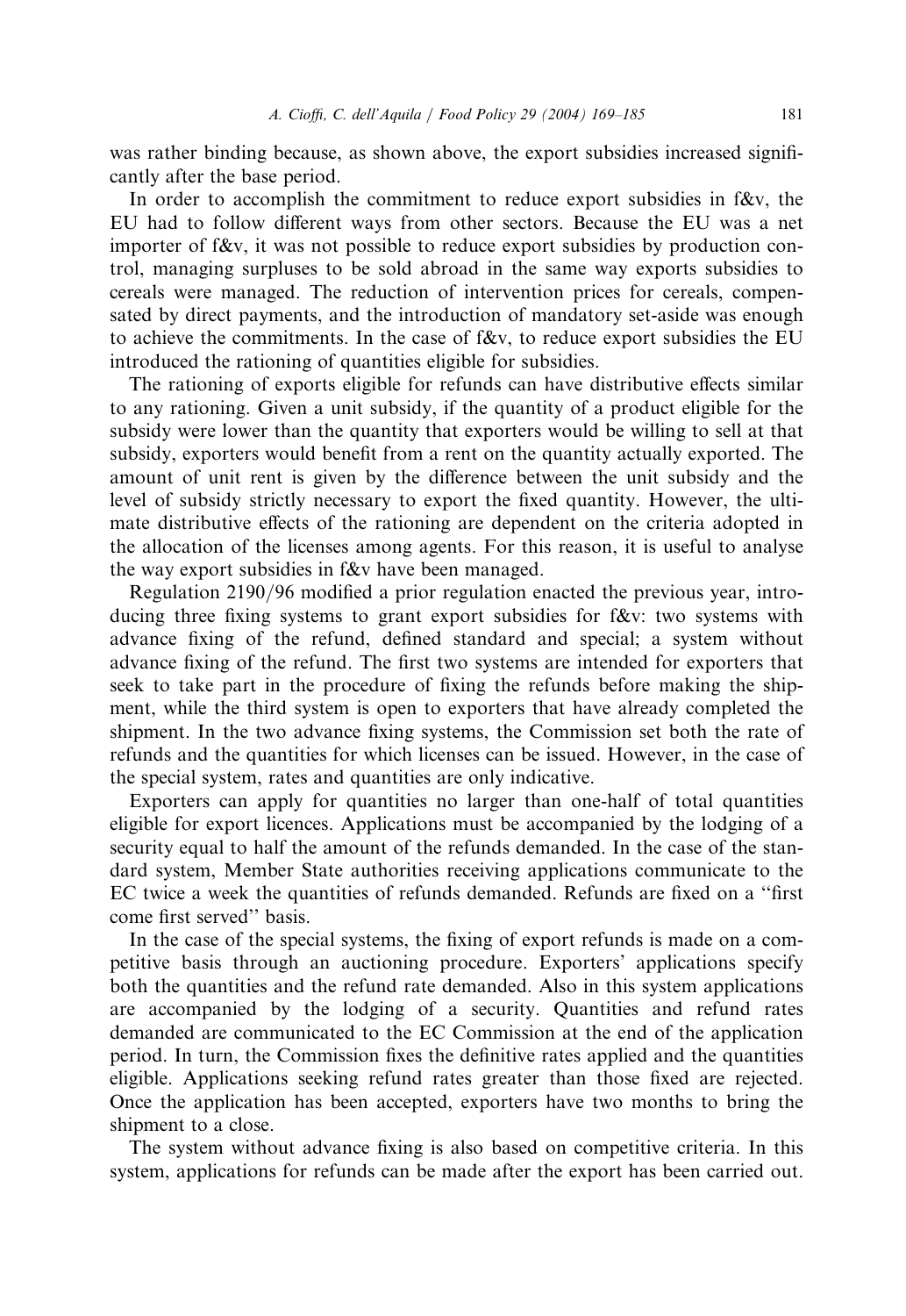The Commission specifies refund rates and quantities applicable for a certain period. Exporters within five days after the shipment apply for the restitution indicating the refund rate demanded. The Commission fixes the definitive rates on the basis of demanded rates. Applications that indicate refund rates higher than the fixed are rejected. No methods of fixing export refunds allow the transfer of export licences.

The systems based on advance fixing are more suited to exporters seeking to assess the profitability of the shipment provided they know the refund rates that they could obtain. In the event of the application being rejected because the refund rate requested is higher than that fixed, the security is freed and the exporter can opt not to carry out the export. However, if the application is accepted, it is possible to execute the shipment that gives the right to obtain the refund. The workings of this system underline the aim of the EU to reserve some resources for export refunds to traders seeking to enter new markets. By contrast, the other system seems more suited to traders who have already established commercial relationships with non-EU countries for which the export refund is a factor enhancing export profitability.

In fixing export refunds the EC Commission has mainly used the two competitive procedures, while the standard system with advance fixing of the refund has only been used for nuts that account for a very small share of expenditure for export refunds. Export refunds for f&v have been managed using the two competitive methods and have been granted for the same products that received the subsidy before the URAA. These methods using the ranking criteria described by [Skully \(1999\)](#page-16-0) to analyse the allocation of tariff rate quotas, can be defined ''market criteria''. Under the hypothesis of competitive behaviour among agents concurring for export refunds, allocation of subsidies through auctioning can neutralize rents. It gives the EC the opportunity to fix refund rates which are strictly necessary to carry out the defined amount of exports.

[Table 6](#page-14-0) shows the evolution of quantities of exports to non-EU countries that benefited from export subsidies and the amount of money spent from 1st July 1995, the start of the six-year undertaking to gradually reduce export subsidies, until 30th June 2000. It can be seen that in the five years, quantities of exports eligible for subsidies were slightly lower than the maximum allowed. As far as the value of subsidies is concerned, it decreased in the first three years to a greater extent than the commitment, while it increased in the following two years. This increase was possible because the EU used the credits earned in previous years in which the decrease was greater than due.

The undertaking to reduce export refunds applies to all f&v eligible for such subsidies. Consequently, it is possible to modify their distribution among the different products. [Table 7](#page-15-0) shows that during the first five years of implementation of the URAA undertakings on export subsidies there was a relative increase in subsidies to peaches, apples and oranges, while subsidies to lemons, table grapes and tomatoes decreased.

Considering the reduction of both unit subsidies and the quantities eligible for export refunds, it is of interest to identify the effects on exports from the EU.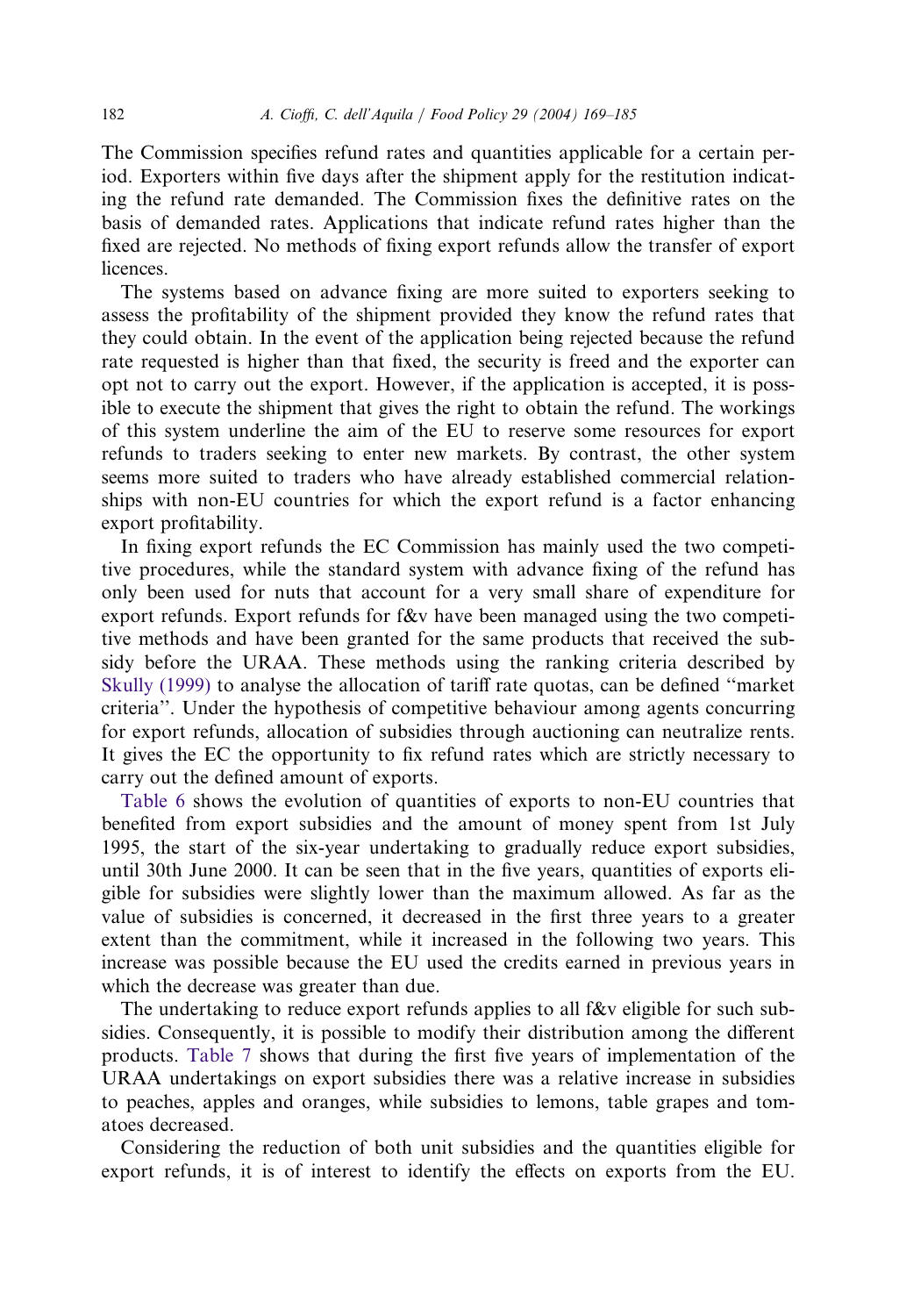|                     |                   | 1995/96    | 1996/97    | 1997/98    | 1998/99    | 1999/2000  |
|---------------------|-------------------|------------|------------|------------|------------|------------|
| Tomatoes            | Values            | 3,558,653  | 1,778,753  | 1,080,767  | 1,219,006  | 1,014,233  |
|                     | $\frac{0}{0}$     | 5.1        | 2.9        | 4.2        | 3.9        | 2.7        |
|                     | <b>Quantities</b> | 93.018     | 71,254     | 67,754     | 59,553     | 51,349     |
|                     | $\frac{0}{0}$     | 10.2       | 8.2        | 8.1        | 7.8        | 5.9        |
| Oranges             | Values            | 41,724,278 | 39,513,545 | 15,703,171 | 19,202,388 | 22,537,609 |
|                     | $\frac{0}{0}$     | 59.3       | 63.9       | 60.4       | 60.8       | 60.5       |
|                     | <b>Quantities</b> | 455,528    | 466,718    | 436,951    | 391,194    | 455,034    |
|                     | $\frac{0}{0}$     | 50.1       | 53.4       | 52.2       | 51.3       | 52.2       |
| Lemons              | Values            | 12,775,154 | 12,351,924 | 4,214,008  | 4,707,211  | 5,988,651  |
|                     | $\frac{0}{0}$     | 18.1       | 20.0       | 16.2       | 14.9       | 16.1       |
|                     | <b>Quantities</b> | 142,303    | 131,011    | 146,316    | 143,932    | 139,798    |
|                     | $\frac{0}{0}$     | 15.6       | 15.0       | 17.5       | 18.9       | 16.0       |
| Table grapes Values |                   | 3,601,609  | 2,118,833  | 1,667,122  | 1,432,031  | 1,337,602  |
|                     | $\frac{0}{0}$     | 5.1        | 3.4        | 6.4        | 4.5        | 3.6        |
|                     | Quantities        | 71,489     | 69,074     | 66,389     | 59,914     | 60,505     |
|                     | $\frac{0}{0}$     | 7.9        | 7.9        | 7.9        | 7.9        | 6.9        |
| Apples              | Values            | 6,459,122  | 4,240,459  | 2,125,495  | 3,646,946  | 4,353,024  |
|                     | $\frac{0}{0}$     | 9.2        | 6.9        | 8.2        | 11.6       | 11.7       |
|                     | <b>Quantities</b> | 109,868    | 102,842    | 96,278     | 83,412     | 114,370    |
|                     | $\frac{0}{0}$     | 12.1       | 11.8       | 11.5       | 10.9       | 13.1       |
| Peaches             | Values            | 722,265    | 539,232    | 395,082    | 384,837    | 1,019,476  |
|                     | $\frac{0}{0}$     | 1.0        | 0.9        | 1.5        | 1.2        | 2.7        |
|                     | <b>Quantities</b> | 28,619     | 24,351     | 15,302     | 14.823     | 40,493     |
|                     | $\frac{0}{0}$     | 3.1        | 2.8        | 1.8        | 1.9        | 4.6        |
| Total f&v           | Values            | 70,420,321 | 61,819,571 | 25,998,382 | 31,564,761 | 37,226,878 |
|                     | Quantities        | 909,477    | 874,234    | 837,409    | 763,014    | 872,044    |
|                     | Max values        | 77,600,000 | 79,800,000 | 85,700,000 | 62,700,000 | 40,000,000 |
|                     | Max quantities    | 920,300    | 897,700    | 877,100    | 859,900    | 883,700    |

| EU export refunds for f&v from $1/7/1995$ to $30/6/2000$ (values in $\epsilon$ quantities in metric tons) |  |  |
|-----------------------------------------------------------------------------------------------------------|--|--|

[Table 7](#page-15-0) reports the quantities of some f&v exported on average in the two years 1993 and 1994 before the new regime and in the years 2000 and 2001 at the end of the transitory period. Quantities exported of oranges, that receive the largest share of export refunds decreased considerably by more than 36%. Exports of tomatoes and lemons remained roughly constant, while an increase is shown by table grapes, apples and peaches. It is worth noting that the aggregate exports of vegetables and fruits not eligible for export refunds increased by 25% and 38%. Therefore, after the URAA export refunds do not seem to have a key role in determining the competitiveness of EU exports of f&v on world markets.

## Concluding remarks

<span id="page-14-0"></span>Table 6

The paper analysed the effects of the trade policies for f&v adopted by the EU after the URAA. To implement the agreement, the EU had to adopt a new import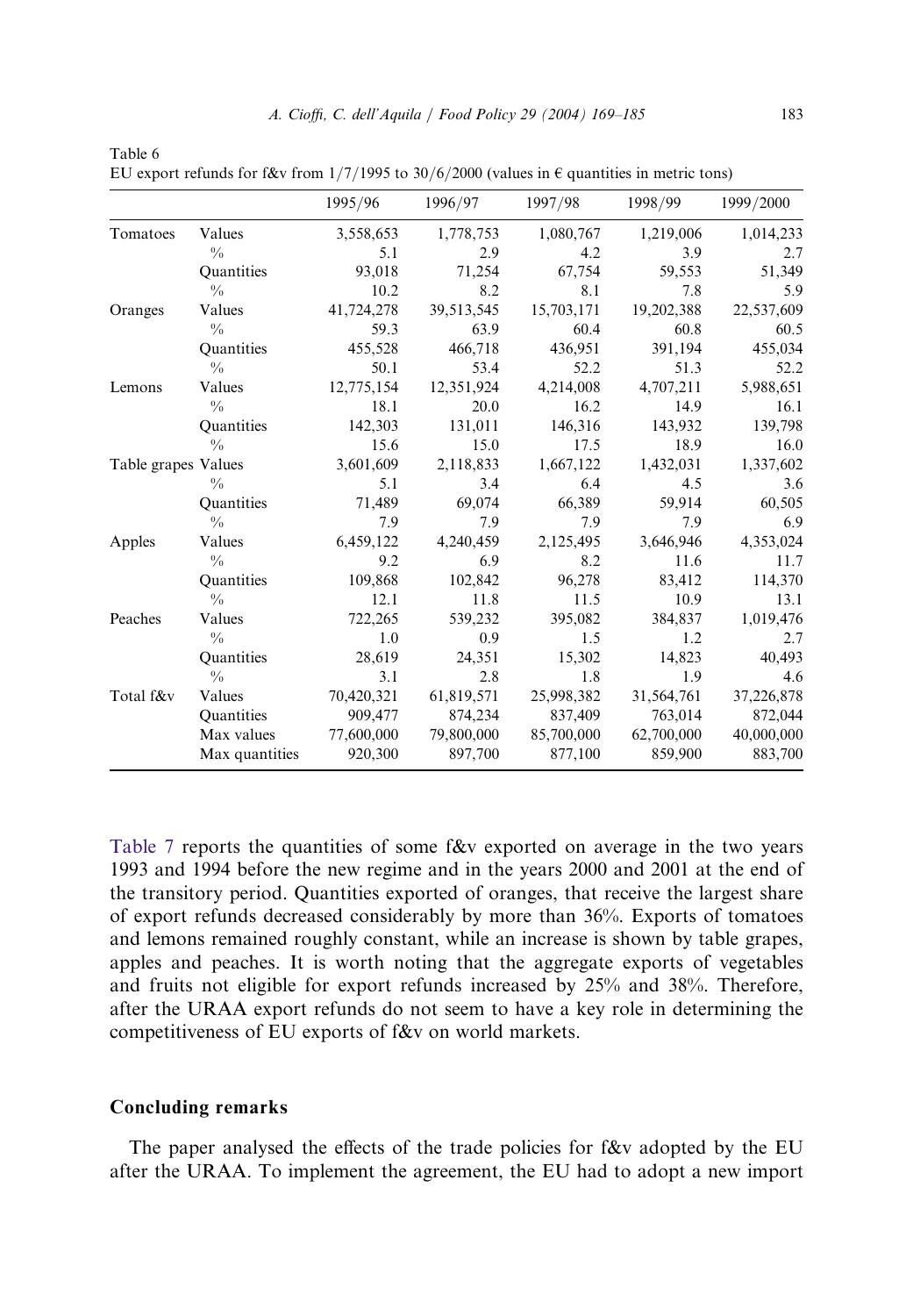|                  | 1993–94   | $2000 - 01$ | $\Delta\%$ |  |
|------------------|-----------|-------------|------------|--|
| Tomatoes         | 245,528   | 245,896     | 0.1        |  |
| Oranges          | 941,516   | 597,123     | $-36.6$    |  |
| Peaches          | 141,792   | 221,945     | 56.5       |  |
| Apples           | 389.484   | 502,205     | 28.9       |  |
| Table grapes     | 192,623   | 255,202     | 32.5       |  |
| Lemons           | 244,818   | 241,341     | $-1.4$     |  |
| Other vegetables | 1,931,785 | 2,413,519   | 24.9       |  |
| Other fruits     | 792,833   | 1,094,223   | 38.0       |  |

| raviv / |                                                                    |  |
|---------|--------------------------------------------------------------------|--|
|         | EU exports of f&v, in 1993–94 and 2000–01 and percentage variation |  |

regime and a new system to fix export subsidies granted to f&v. The new import regime does not differ greatly from the preceding one because products protected by the old reference price system are now regulated with entry prices. Preferential trade concessions to Mediterranean countries, based on zero tariff quotas, are also constrained by entry prices although lower than the MFN entry prices. The analysis carried out in the paper showed that traders of f&v behave in such a way as to avoid imports at a price lower than the entry price, which would incur a prohibitive tariff. As a result, on EU markets it is usually only high quality f&v that fetch prices higher than entry prices which are sold.

The new import regime has not increased EU trade partners' opportunities to sell f&v on the EU market, particularly in the case of imports with entry prices. Moreover, trade concessions have been unable to boost exports to the EU as long as reduced entry prices are in effect. Exports of oranges from Morocco and Israel decreased, while the exports of Moroccan tomatoes are constrained by the quota. Therefore, the new import regime and the way trade concessions have been managed has not brought about greater openness of EU f&v markets.

As regards export subsidies, the new regulation has implemented the obligation of the EU to reduce them both in quantity and value. Currently, the amount spent by the EAGGF for export refunds in f&v is roughly one-fifth of the amount spent in 1995. This paper showed that exports of products eligible for such subsidies in many cases did not increase at the same rate as non-eligible products. The new criteria for the management of export subsidies in the f&v sector has resulted in an administrative burden being placed both on traders and on the bureaucracy of Member States and the EU Commission that is difficult to justify, given their ineffectiveness in increasing EU exports of f&v.

## References

<span id="page-15-0"></span>Table 7

European Commission, 1999. Note interprétative concernent le règlement (CE) 3223/94, portant modalités d'application du régime à l'importation de certains fruits et légumes frais. Direction Generale Agriculture, Bruxelles.